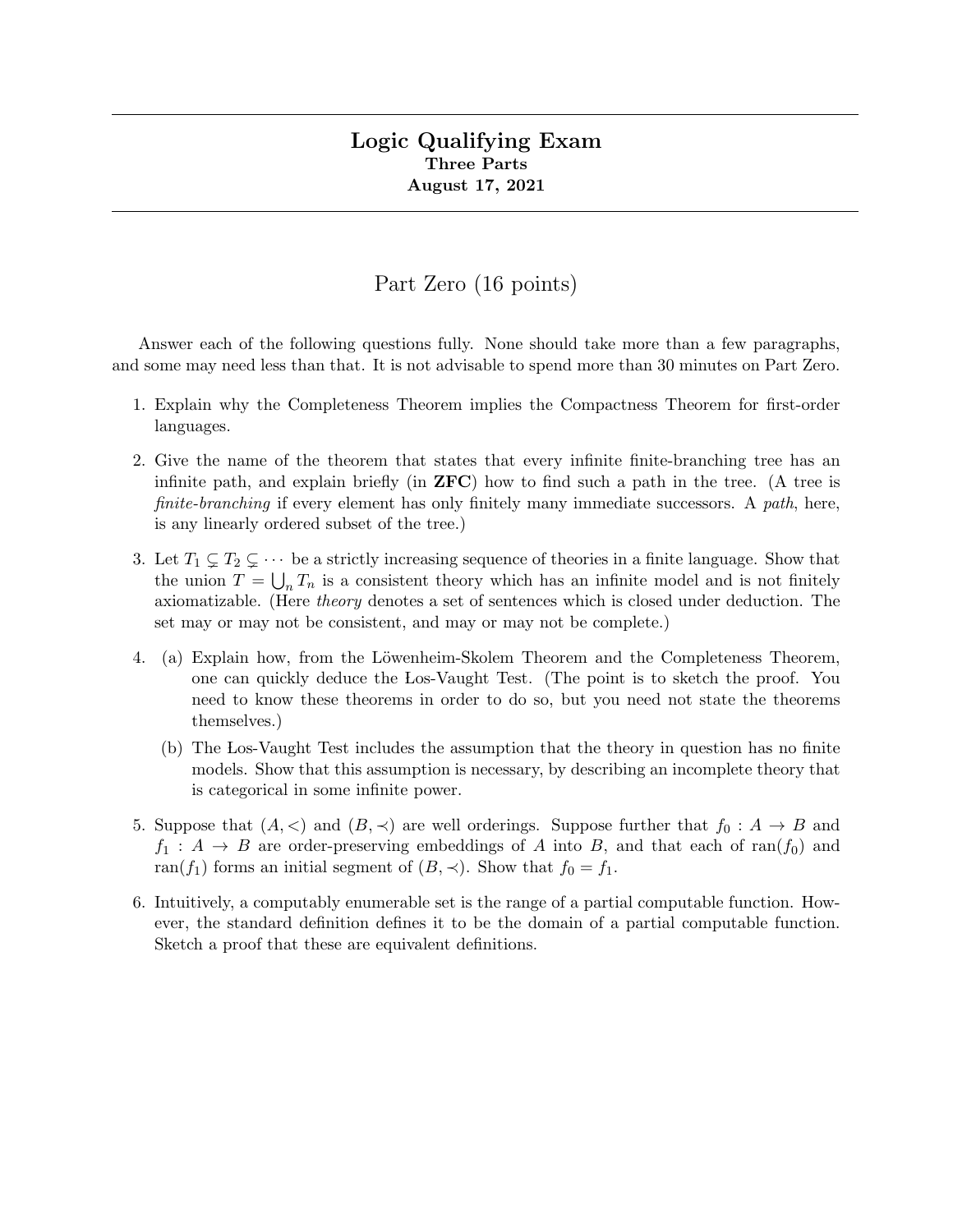# Part One (42 points)

Do THREE of the following six problems (which continue on the next page). All syntax is first order—with equality,  $=$ , a logical symbol (hence always part of any of the languages L considered). Please justify your answers with full proofs, where you may quote well-known results by name (without proof).

- 1. As usual, consider vector spaces over a field K in a language with 0 and  $+$  and a unary function symbol k for every scalar  $k \in K$ .
	- (a) Prove that every infinite-dimensional subspace of a vector space is an elementary substructure.
	- (b) Derive from this that the theory of infinite vector spaces over a finite field is complete. (Note: this is true for arbitrary fields, but somewhat harder to prove.)
- 2. Let  $L_P$  be the language whose only non-logical symbol is a unary predicate P. Let  $T_P$  be the L<sub>P</sub>-theory axiomatized by the single axiom  $\forall x P(x) \lor \forall x \neg P(x)$ . Let  $T_P^{\infty}$  be the theory of all infinite models of  $T_P$ .
	- (a) Axiomatize  $T_P^{\infty}$ .
	- (b) Prove that, given any joint non-empty substructure A of two models M and N of  $T_P^{\infty}$ , the expanded structures  $(M, A)$  and  $(N, A)$  are elementarily equivalent—which means that M and N satisfy the same  $L_P(A)$ -sentences when every name for  $a \in A$  is interpreted in  $M$  or  $N$  by the actual element  $a$  itself.
	- (c) Show that nevertheless,  $T_P^{\infty}$  does not have quantifier elimination. (Hint: one may use a general result here about languages without constant symbols or else argue directly by considering an appropriate formula.)
- 3. Suppose  $L<sub>E</sub>$  is a language whose single non-logical symbol is a binary relation symbol  $E$ . Consider the  $L_E$ -theory T of all  $L_E$ -structures in which E defines an equivalence relation with infinitely many finite E-classes, one of each finite nonzero cardinality.
	- (a) Write down an  $L_E$ -axiomatization of T.
	- (b) Show that  $T$  has a model with infinitely many infinite  $E$ -classes. (Hint: as warm-up you may want to show first that  $T$  has a model with an infinite  $E$ -class.)
	- (c) Conclude what you can about categoricity or non-categoricity of T.
- 4. Consider the theory T from the previous problem.
	- (a) Show that, given two models  $M$  and  $N$  of  $T$  which have the same number of infinite classes and such that  $M \subseteq N$ , then  $M \preceq N$ .
	- (b) Using the previous, prove that, given any two models M and N of T with  $M \subseteq N$ , we have  $M \prec N$ .
- 5. Suppose T is an L-theory,  $\varphi$  is an L-formula with one free variable and c is a constant symbol not contained in L. Let  $\models_L$  be the entailment (consequence) relation in L, and  $\models_{L(c)}$  the same relation in the expansion  $L(c)$  of L by the new constant symbol c.

Prove that  $T \models_{L(c)} \varphi(c)$  implies  $T \models_L \forall x \varphi(x)$ . (Mind the details!)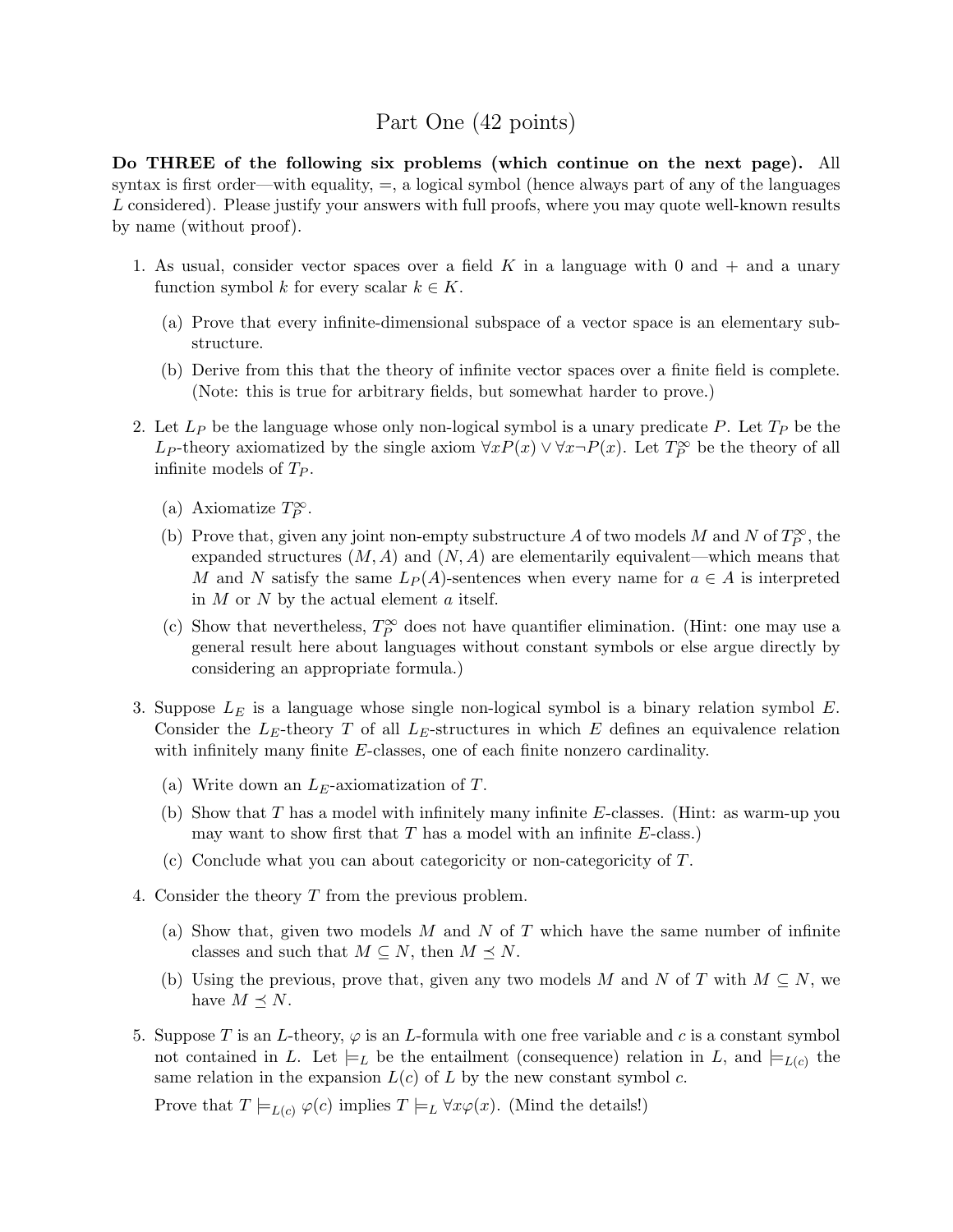6. Let  $D(M)$  be the (quantifier-free) diagram of the L-structure M. Let  $L(M)$  be the expansion of  $L$  by constant symbols (names) for every element of  $M$ .

Prove that there is a monomorphism from  $M$  into an  $L$ -structure  $N$  if and only if  $N$  has an  $L(M)$ -expansion which is a model of  $D(M)$ .